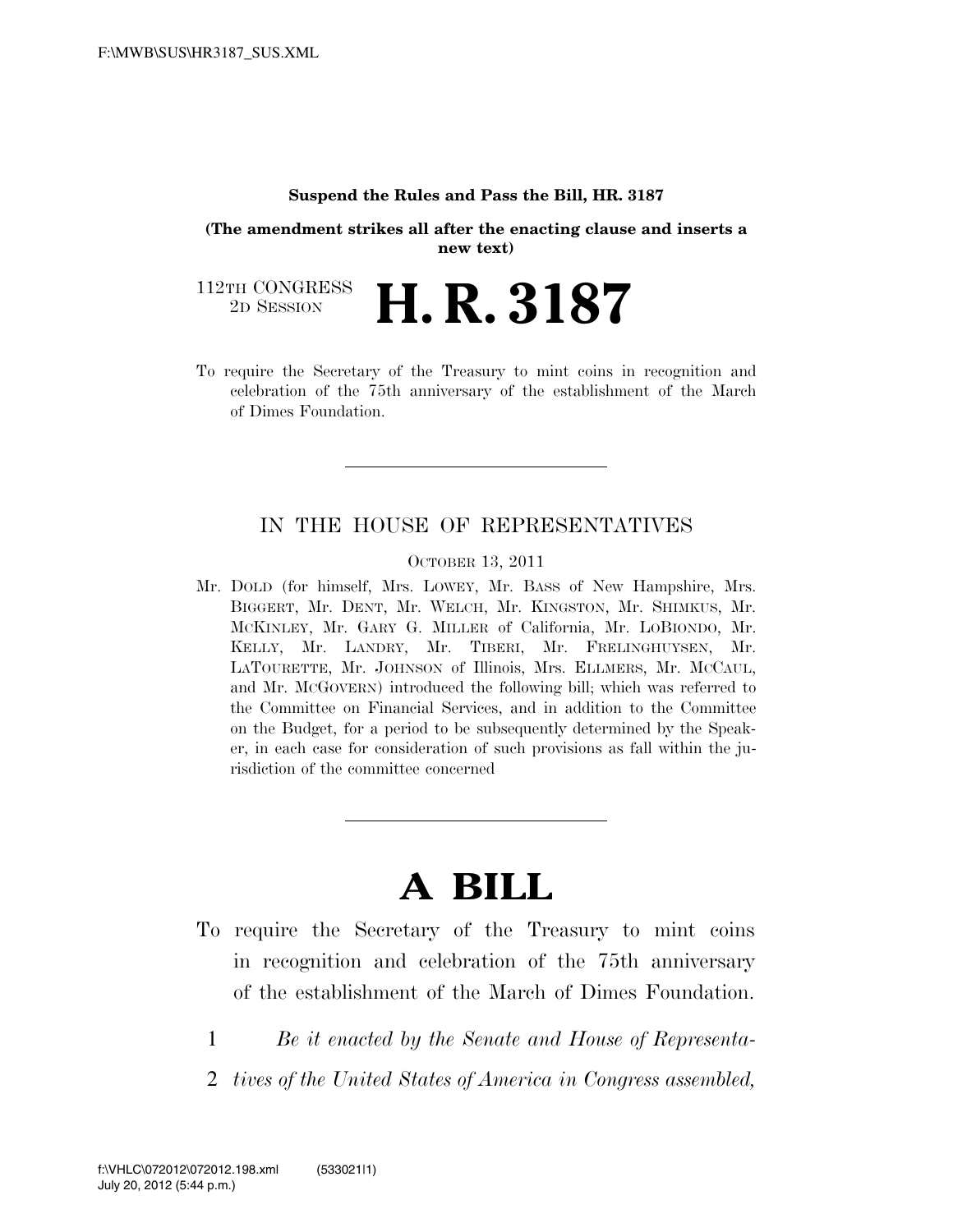#### **SECTION 1. SHORT TITLE.**

 This Act may be cited as the ''March of Dimes Com-memorative Coin Act of 2011''.

#### **SEC. 2. FINDINGS.**

The Congress finds the following:

 (1) President Franklin Roosevelt's personal struggle with polio led him to create the National Foundation for Infantile Paralysis (now known as the March of Dimes) on January 3, 1938, at a time when polio was on the rise.

 (2) The Foundation established patient aid pro- grams and funded research for polio vaccines devel-oped by Jonas Salk, MD, and Albert Sabin, MD.

 (3) Tested in a massive field trial in 1954 that involved 1.8 million schoolchildren known as ''polio pioneers'', the Salk vaccine was licensed for use on April 12, 1955 as ''safe, effective, and potent''. The Salk and Sabin polio vaccines funded by the March of Dimes ended the polio epidemic in the United States.

 (4) With its original mission accomplished, the Foundation turned its focus to preventing birth de- fects, prematurity, and infant mortality in 1958. The Foundation began to fund research into the ge- netic, prenatal, and environmental causes of over 3,000 birth defects.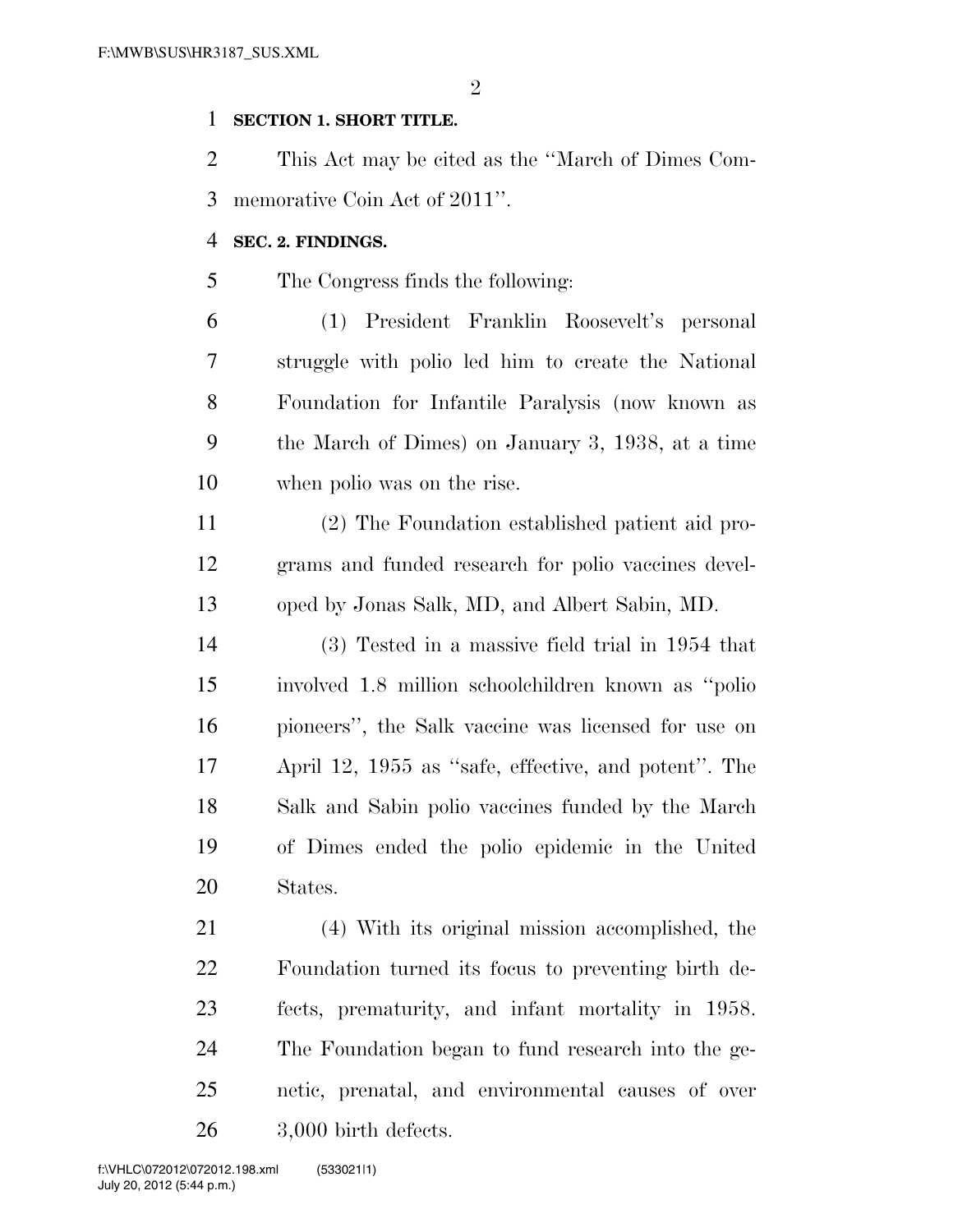(5) The Foundation's investment in research has led to 13 scientists winning the Nobel Prize since 1954, including Dr. James Watson's discovery of the double helix. (6) Virginia Apgar, MD, creator of the Apgar Score, helped develop the Foundation's mission for birth defects prevention; joining the Foundation as the head of its new birth defects division in 1959.

 (7) In the 1960s, the Foundation created over 100 birth defects treatment centers, and then turned its attention to assisting in the development of Neo-natal Intensive Care Units, or NICUs.

 (8) With March of Dimes support, a Committee on Perinatal Health released Toward Improving the Outcome of Pregnancy in 1976, which included rec- ommendations that led to the regionalization of perinatal health care in the United States.

 (9) Since 1998, the March of Dimes has advo- cated for and witnessed the passage of the Birth De- fects Prevention Act, Children's Health Act, PREEMIE Act, and Newborn Screening Save Lives Act.

 (10) In 2003, the March of Dimes launched a Prematurity Campaign to increase awareness about and reduce the incidence of preterm birth, infant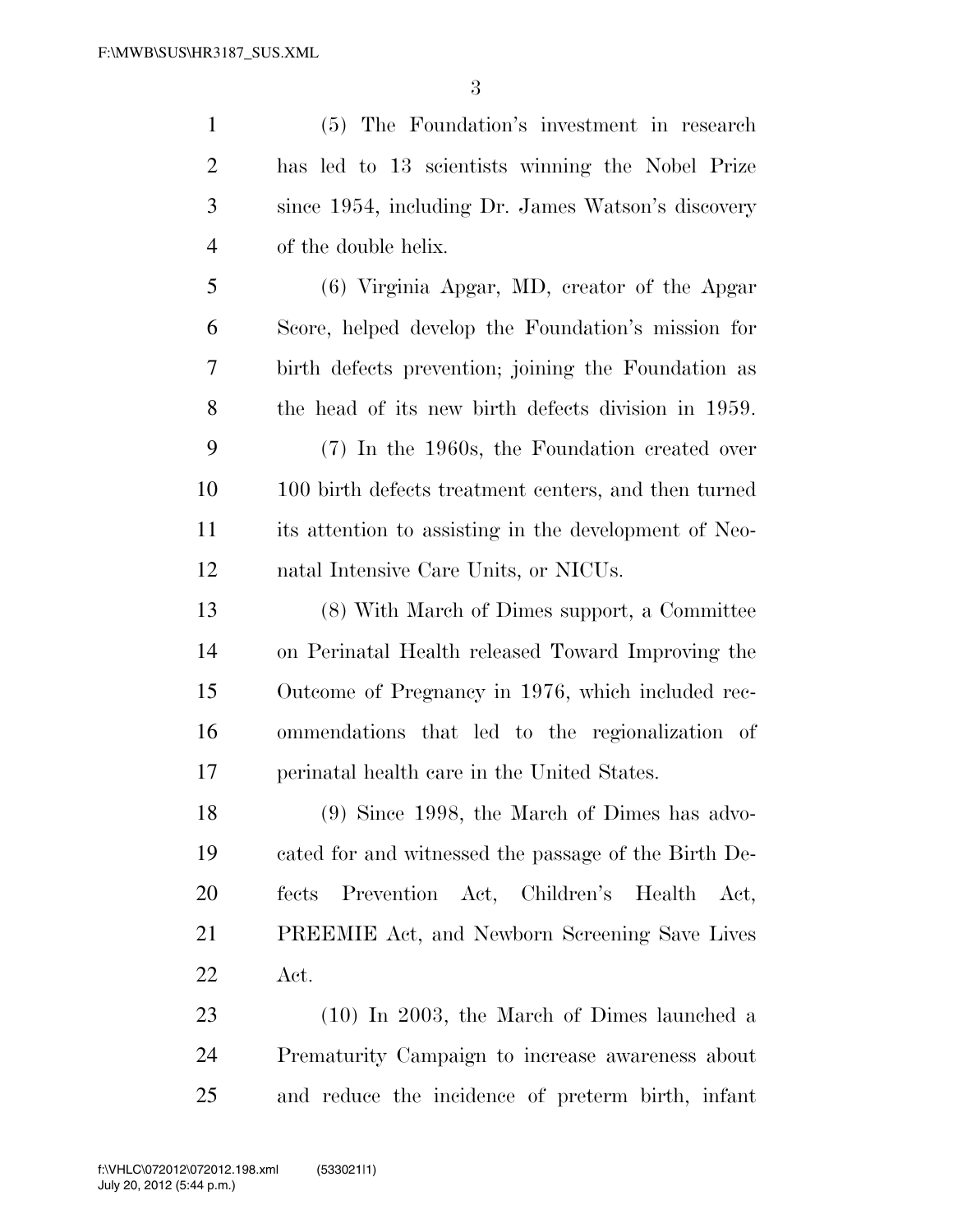mortality, birth defects, and lifelong disabilities and disorders.

 (11) The March of Dimes actively promotes programs for and funds research into newborn screening, pulmonary surfactant therapy, maternal nutrition, smoking cessation, folic acid consumption to prevent neural tube defects, increased access to maternity care, and similar programs to improve maternal and infant health.

#### **SEC. 3. COIN SPECIFICATIONS.**

 (a) \$1 SILVER COINS.—In recognition and celebra- tion of the founding and proud service of the March of Dimes, the Secretary of the Treasury (hereafter in this Act referred to as the ''Secretary'') shall mint and issue not more than 500,000 \$1 coins, which shall—

(1) weigh 26.73 grams;

(2) have a diameter of 1.500 inches; and

 (3) contain 90 percent silver and 10 percent copper.

 (b) LEGAL TENDER.—The coins minted under this Act shall be legal tender, as provided in section 5103 of title 31, United States Code.

 (c) NUMISMATIC ITEMS.—For purposes of sections 5134 and 5136 of title 31, United States Code, all coins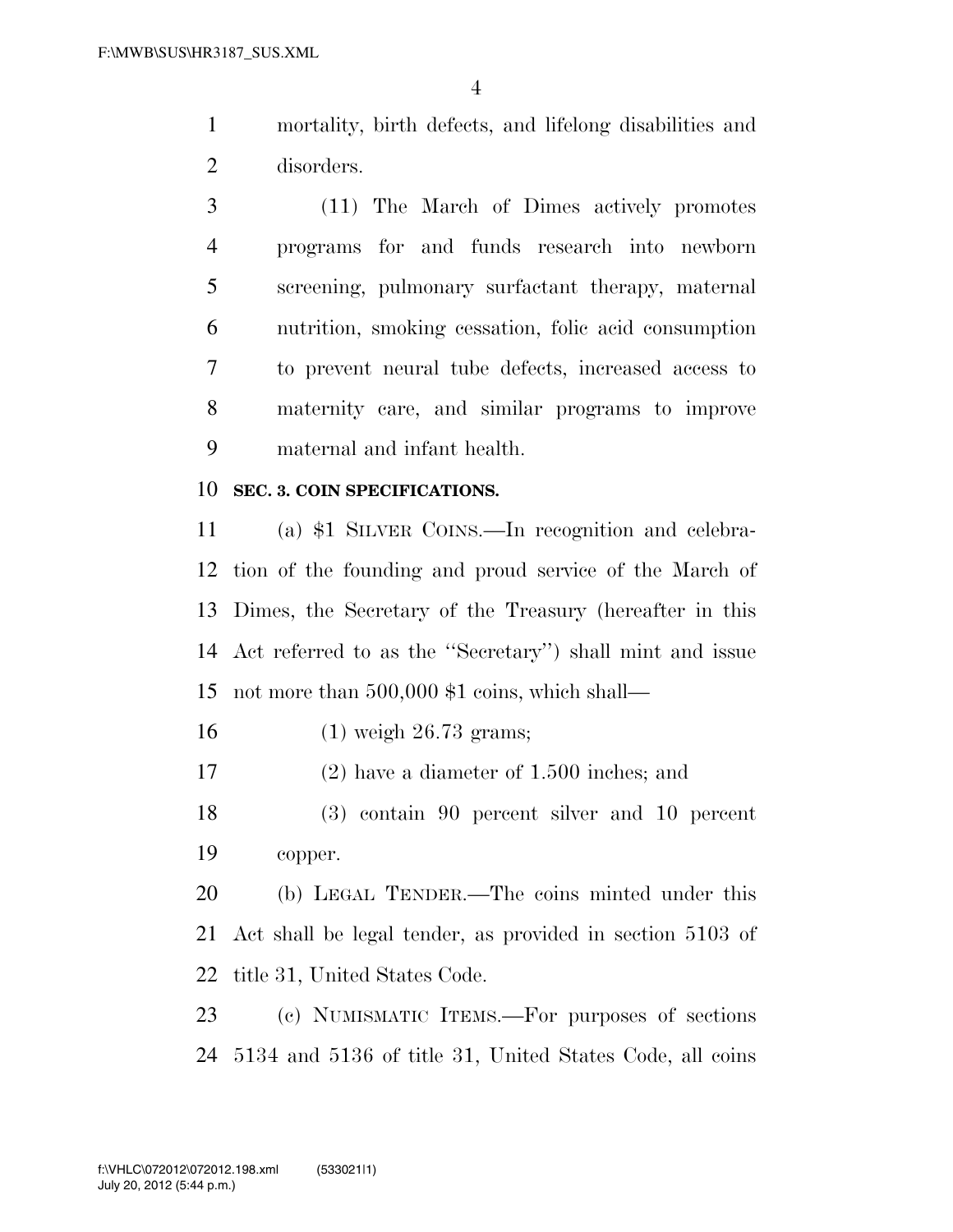minted under this Act shall be considered to be numis-matic items.

**SEC. 4. DESIGN OF COINS.** 

#### (a) DESIGN REQUIREMENTS.—

 (1) IN GENERAL.—The design of the coins minted under this Act shall be emblematic of the mission and programs of the March of Dimes, and its distinguished record of generating Americans' support to protect our children's health.

 (2) DESIGNATION AND INSCRIPTIONS.—On each coin minted under this Act, there shall be—

 (A) a designation of the value of the coin; 13 (B) an inscription of the year "2015"; and (C) inscriptions of the words ''Liberty'', ''In God We Trust'', ''United States of Amer-ica'', and ''E Pluribus Unum''.

 (b) SELECTION.—The design for the coins minted under this Act shall—

 (1) contain motifs that represent the past, present, and future of the March of Dimes and its role as champion for all babies, such designs to be consistent with the traditions and heritage of the March of Dimes;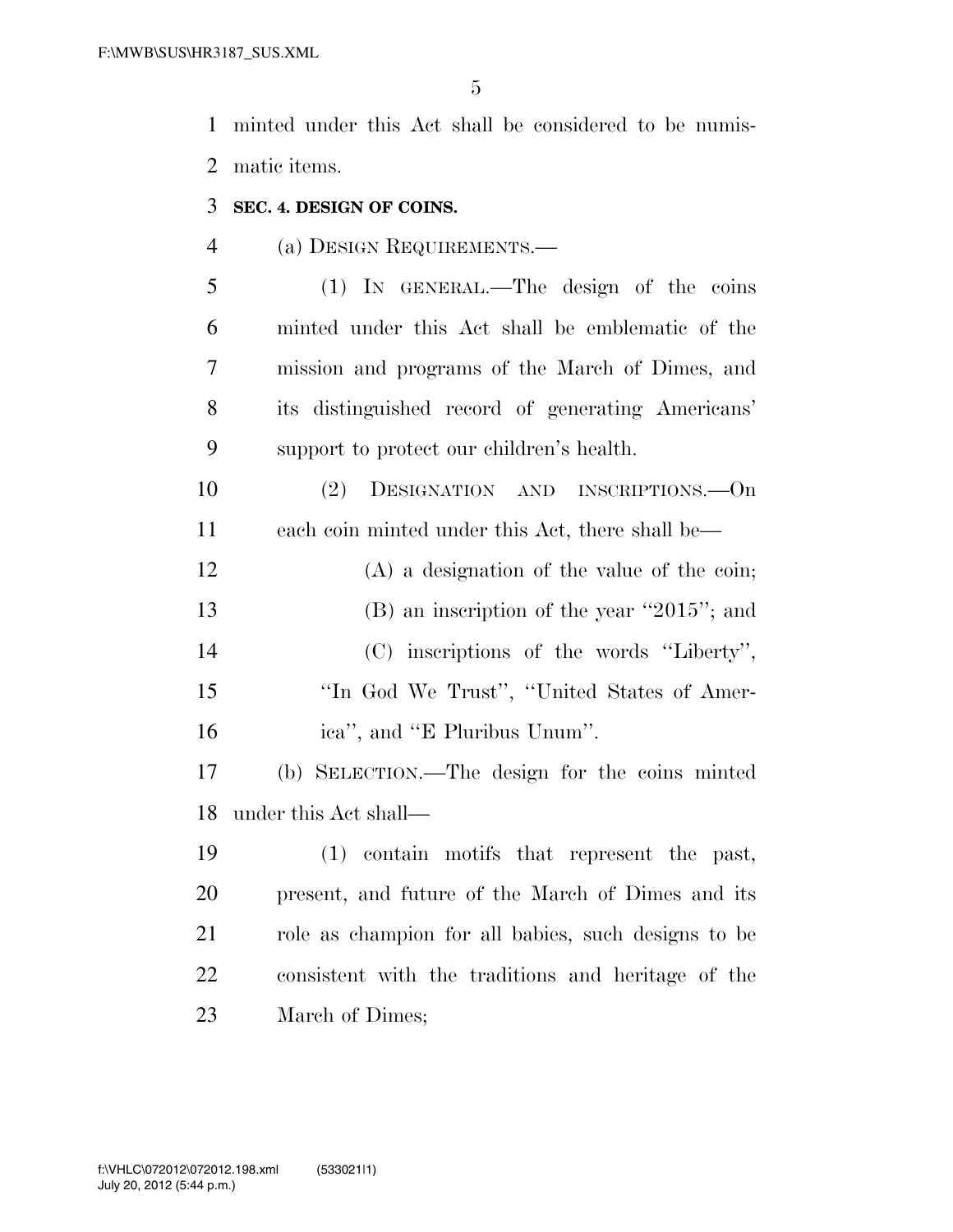(2) be selected by the Secretary, after consulta- tion with the March of Dimes and the Commission of Fine Arts; and

 (3) be reviewed by the Citizens Coin Advisory Committee.

#### **SEC. 5. ISSUANCE.**

 (a) QUALITY OF COINS.—Coins minted under this Act shall be issued in uncirculated and proof qualities.

 (b) MINT FACILITY.—For the coins minted under this Act, at least 1 facility of the United States Mint shall be used to strike proof quality coins, while at least 1 other such facility shall be used to strike the uncirculated qual-ity coins.

 (c) PERIOD FOR ISSUANCE.—The Secretary of the Treasury may issue coins minted under this Act only dur-ing the 1-year period beginning on January 1, 2015.

### **SEC. 6. SALE OF COINS.**

 (a) SALE PRICE.—The coins issued under this Act shall be sold by the Secretary at a price equal to the sum of—

21 (1) the face value of the coins;

 (2) the surcharge provided in section 7(a) with respect to such coins; and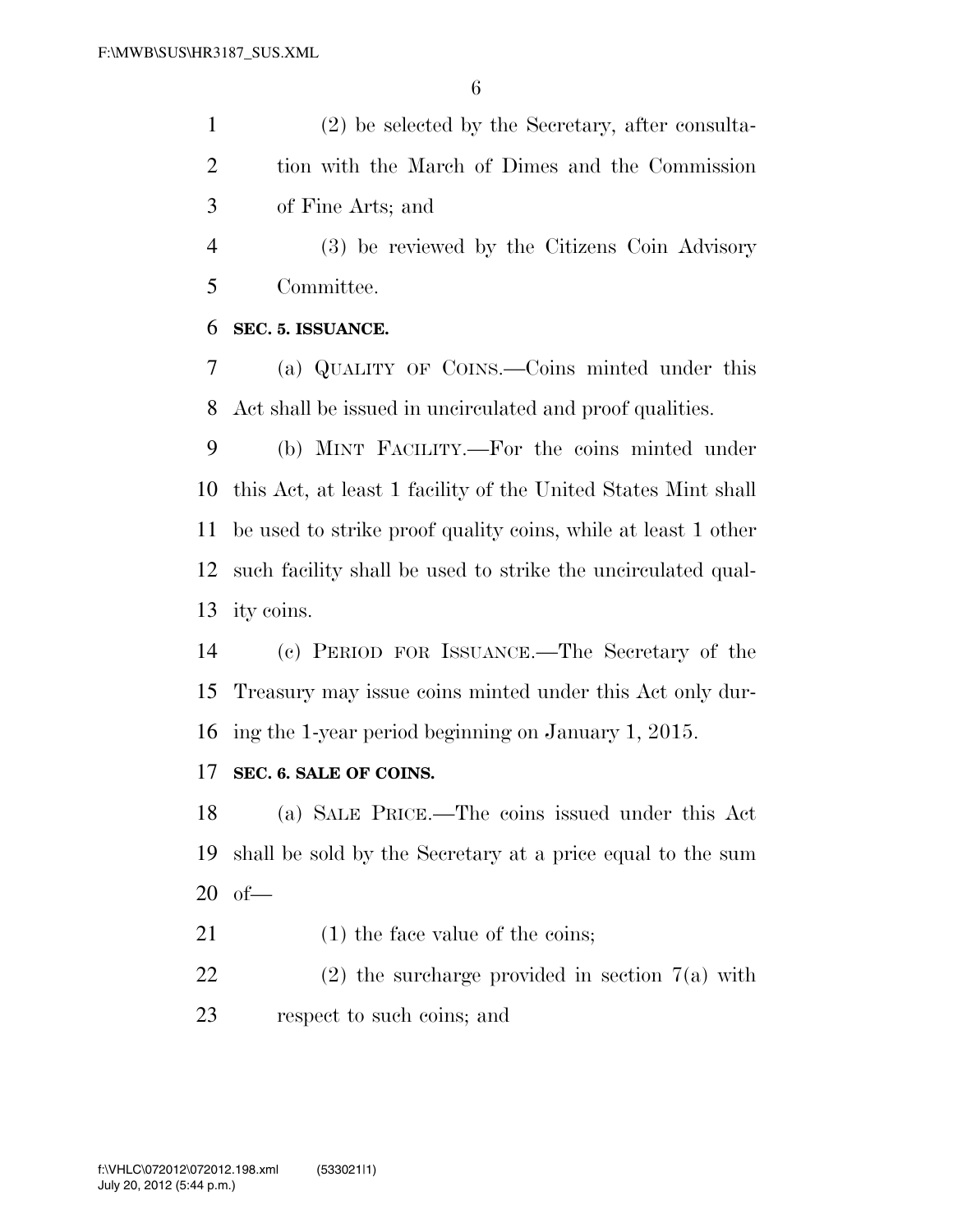(3) the cost of designing and issuing the coins (including labor, materials, dies, use of machinery, overhead expenses, marketing, and shipping).

 (b) BULK SALES.—The Secretary shall make bulk sales of the coins issued under this Act at a reasonable discount.

(c) PREPAID ORDERS.—

 (1) IN GENERAL.—The Secretary shall accept prepaid orders for the coins minted under this Act before the issuance of such coins.

 (2) DISCOUNT.—Sale prices with respect to pre- paid orders under paragraph (1) shall be at a rea-sonable discount.

#### **SEC. 7. SURCHARGES.**

 (a) IN GENERAL.—All sales of coins minted under this Act shall include a surcharge of \$10 per coin.

 (b) DISTRIBUTION.—Subject to section 5134(f) of title 31, United States Code, all surcharges received by the Secretary from the sale of coins issued under this Act shall be promptly paid by the Secretary to the March of Dimes to help finance research, education, and services aimed at improving the health of women, infants, and chil-dren.

 (c) AUDITS.—The March of Dimes shall be subject 25 to the audit requirements of section  $5134(f)(2)$  of title 31,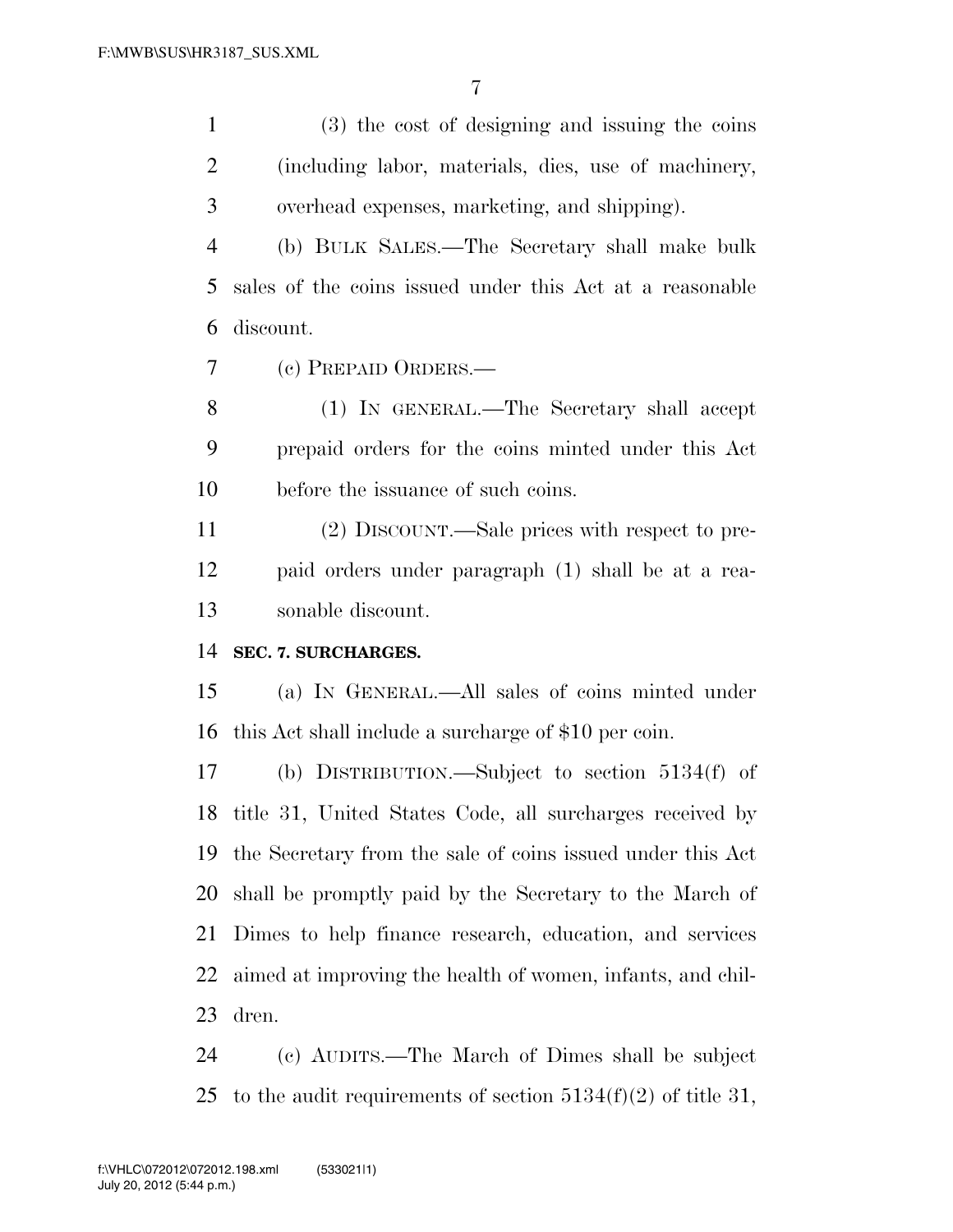United States Code, with regard to the amounts received under subsection (b).

 (d) LIMITATION.—Notwithstanding subsection (a), no surcharge may be included with respect to the issuance under this Act of any coin during a calendar year if, as of the time of such issuance, the issuance of such coin would result in the number of commemorative coin pro- grams issued during such year to exceed the annual 2 commemorative coin program issuance limitation under section 5112(m)(1) of title 31, United States Code. The Secretary may issue guidance to carry out this subsection. **SEC. 8. FINANCIAL ASSURANCES.** 

 The Secretary shall take such actions as may be nec-essary to ensure that—

- (1) minting and issuing coins under this Act will not result in any net cost to the United States Government; and
- (2) no funds, including applicable surcharges, shall be disbursed to any recipient designated in sec- tion 7 until the total cost of designing and issuing all of the coins authorized by this Act (including labor, materials, dies, use of machinery, overhead ex- penses, marketing, and shipping) is recovered by the United States Treasury, consistent with sections